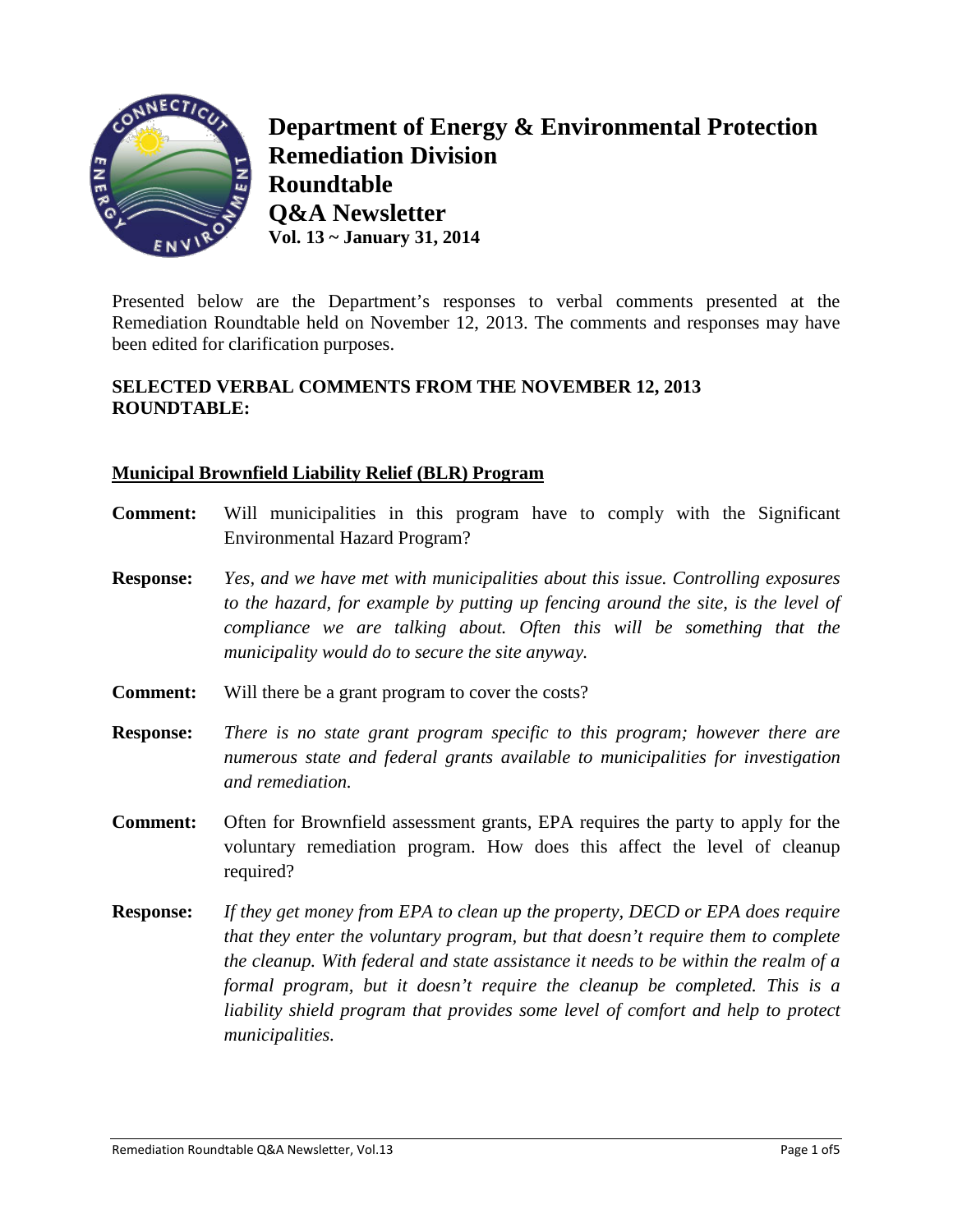- **Comment:** Is the program strictly limited to redevelopment? Could it be used for land to be set aside for conservation use?
- **Response:** *It was designed for redevelopment not for land the municipality would permanently own, based on the feedback we have heard from municipalities and developers. We could discuss expanding the program to cover conservation if that is what the municipalities' desire. This is one of many available protections to allow municipalities to be more engaged.*

## **Storm Water Construction General Permit**

- **Comment:** Can the certifying Qualified Professional (QP) also be the inspecting QP?
- **Response:** *Yes, the certifying QP can also perform the required inspections. Also for small projects, the design QP and review QP can be the same person.*

#### **Groundwater Technical Impracticability (TI) Workgroup Report**

- **Comment:** Is a Technical Impracticability Variance approval contingent on GW reclassification approval?
- **Response:** *No, it is not contingent on the reclassification. The idea is that you will have defined the area where you exceed standards and will have evaluated the potential for receptors in that area to be at risk. The area mapped as exceeding standards will define the area where the requirements of the TI (such as no one is going to be using the groundwater) will apply.*

#### **General Questions**

- **Comment:** When will Wave 2 RSR amendments be adopted as final regulation?
- **Response:** *No specific end date, however in terms of the overall transformation process, we will have to have the new RSR amendments in place. We will continue to roll out public discussion drafts asking for your feedback. The Risk Assessment Evaluation will also be a large part of determining the timing. We would like to have the benefit of that evaluation before finalizing a formal public hearing draft of the Wave 2 RSR amendments. Our hope is that the open communication will lead to a smarter, more informed process.*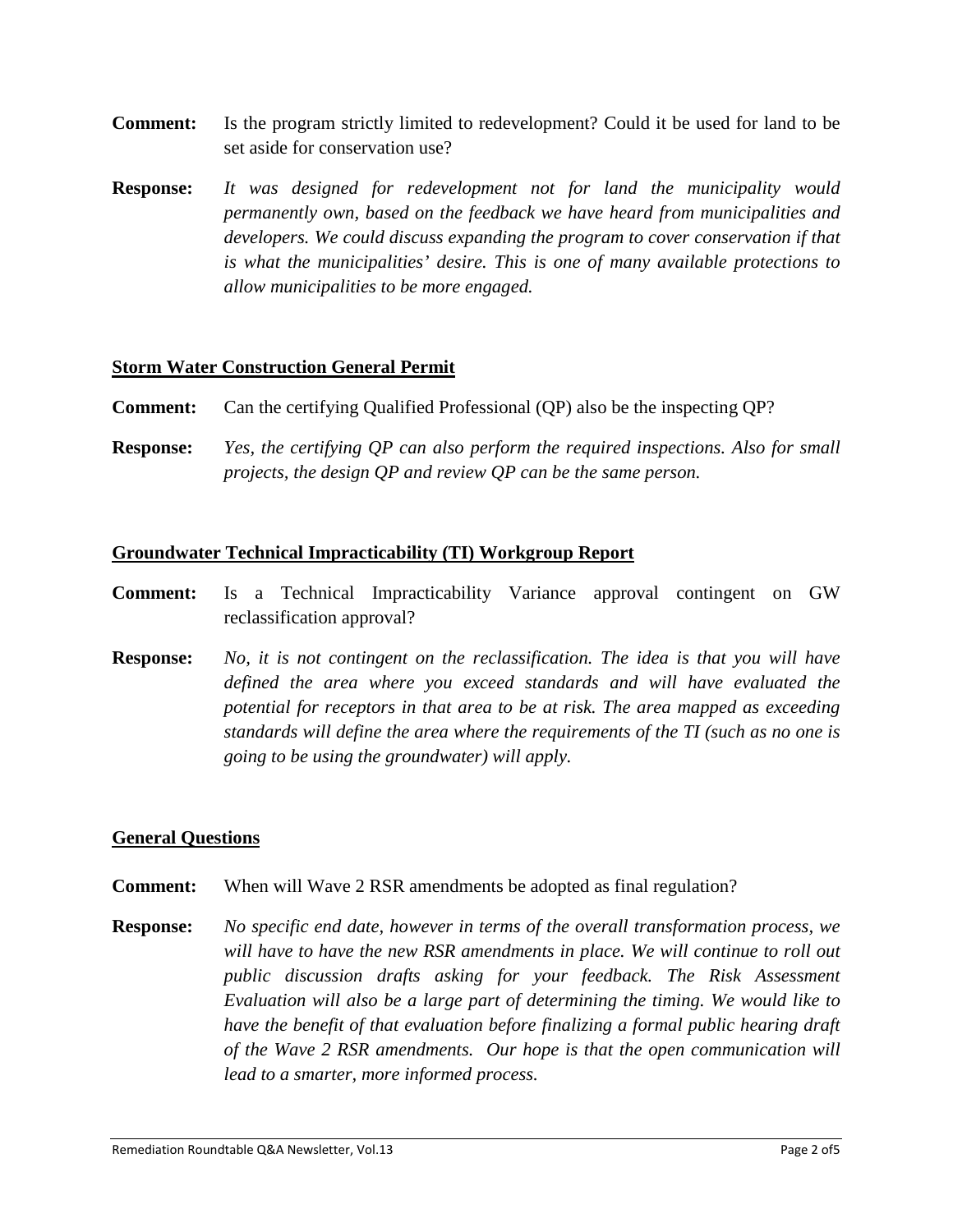- **Comment:** Have you set a deadline for the RSR Wave 2 amendment comments?
- **Response:** *We have not imposed a deadline yet because we are continuing to roll out the discussion documents, but when they are all out we will set a deadline.*
- **Comment:** In August 2013, there was a draft document for self-implementing engineered controls released? Are we still waiting for these to be official? Are they likely to be approved?
- **Response:** *That document was a discussion document for the RSR Wave 2 amendment proposals. To the extent that DEEP provided a discussion document for what may be self-implementing, in the future, if you submit an Engineered Control Application consistent with those concepts it is likely to be approved. The selfimplementing proposal in the public discussion draft will require formal regulation amendments to be adopted.*
- **Comment:** What is the difference between the Wave 1 and Wave 2 RSR amendment changes?
- **Response:** *The Wave 1 RSR changes took effect June 27, 2013. Potential Wave 2 RSR changes are documented in the public discussion documents that have been released since July 2013 and propose the possible direction for future amendments to the RSRs, but are not currently regulation.*

## **Selected Written Questions**

- **Comment:** The Storm Water Construction General Permit requires that the Qualified Professional needs to go out and inspect the implementation of the storm water plan within 90 days of the start of the construction. Often on remediation sites, the work (excavation) does not even take 90 days to complete. If the work takes less than 90 days, does the inspection still need to occur?
- **Response:** *Yes, an inspection is still required. The permit just says that the inspection must be sometime within the first 90 days. If the schedule is less than 90 days, arrangements will need to be made to perform the inspection during that time period. Keep in mind that the permit doesn't apply for private projects (locally approvable as defined in the permit) until they exceed 5 acres of disturbance. For public projects (locally exempt), the threshold is 1 acre.*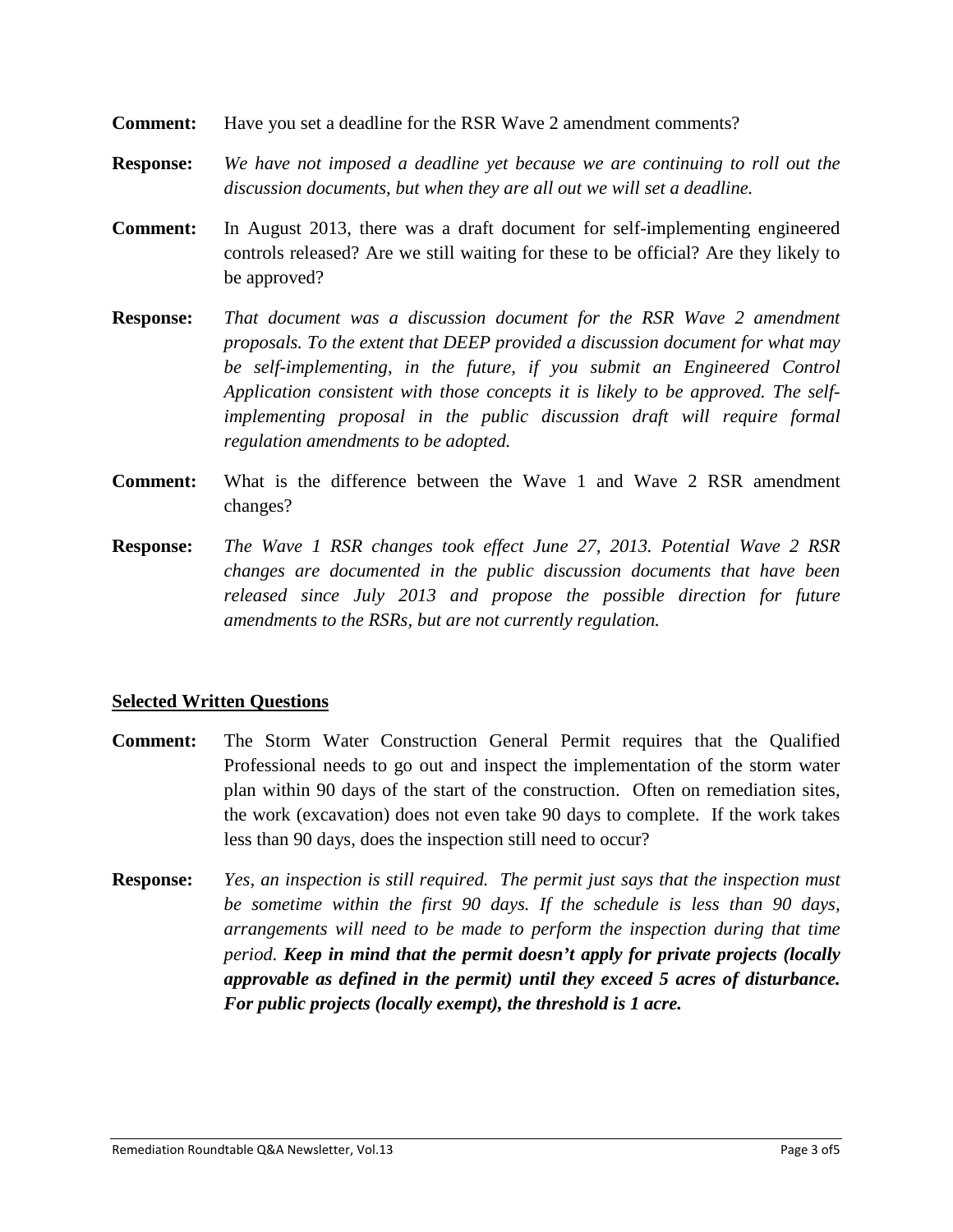- **Comment:** In instances where remediation of the source is not necessary, how should the requirement for four quarters of monitoring after remediation is completed be applied?
- **Response:** *Regardless if the source of a release requires remediation, if groundwater has been impacted, compliance monitoring is required. If after an adequate investigation of groundwater has been completed, the LEP can determine that the groundwater has not been impacted, then compliance monitoring is not required.*
- **Comment:** Has the post-remedial monitoring requirement been eliminated so that 4 quarters of monitoring is no longer required?
- **Response:** *Post-remedial monitoring is not in the new RSR language. However, the concept of monitoring groundwater after remediation has been completed has been incorporated within the reframed requirement for compliance monitoring. Essentially, all samples used to determine compliance must be representative of stable post-remedial conditions*

*The RSRs require understanding by the LEP that the plume is stable and no longer affected by the remediation or other transient effects associated with it before compliance can be demonstrated. The RSRs also require that the seasonality of the plume be understood, which is why quarterly sampling is required, although it need not be 4 consecutive quarters but rather completed within a two year time frame.*

- **Comment:** Can the LEP pick the four pass quarters over two years to use in order demonstrate compliance?
- **Response:** *The intent was to allow for a busted round, such as an inaccessible well during one quarter. Rather than having to re-initiate the monitoring program from the beginning, this provision would allow for someone to just duplicate the missing round. For instance, the January 2013 round was missed because the well could not be located, etc. Rather than start from scratch, the RP could just collect one more round in January 2014.*

*If the scenario is one in which concentrations in a particular well were alternating between pass and fail by quarter, it may suggest that the groundwater setting is not stable as required and further sampling may be warranted. The LEP will be expected to provide any rationale for this scenario.*